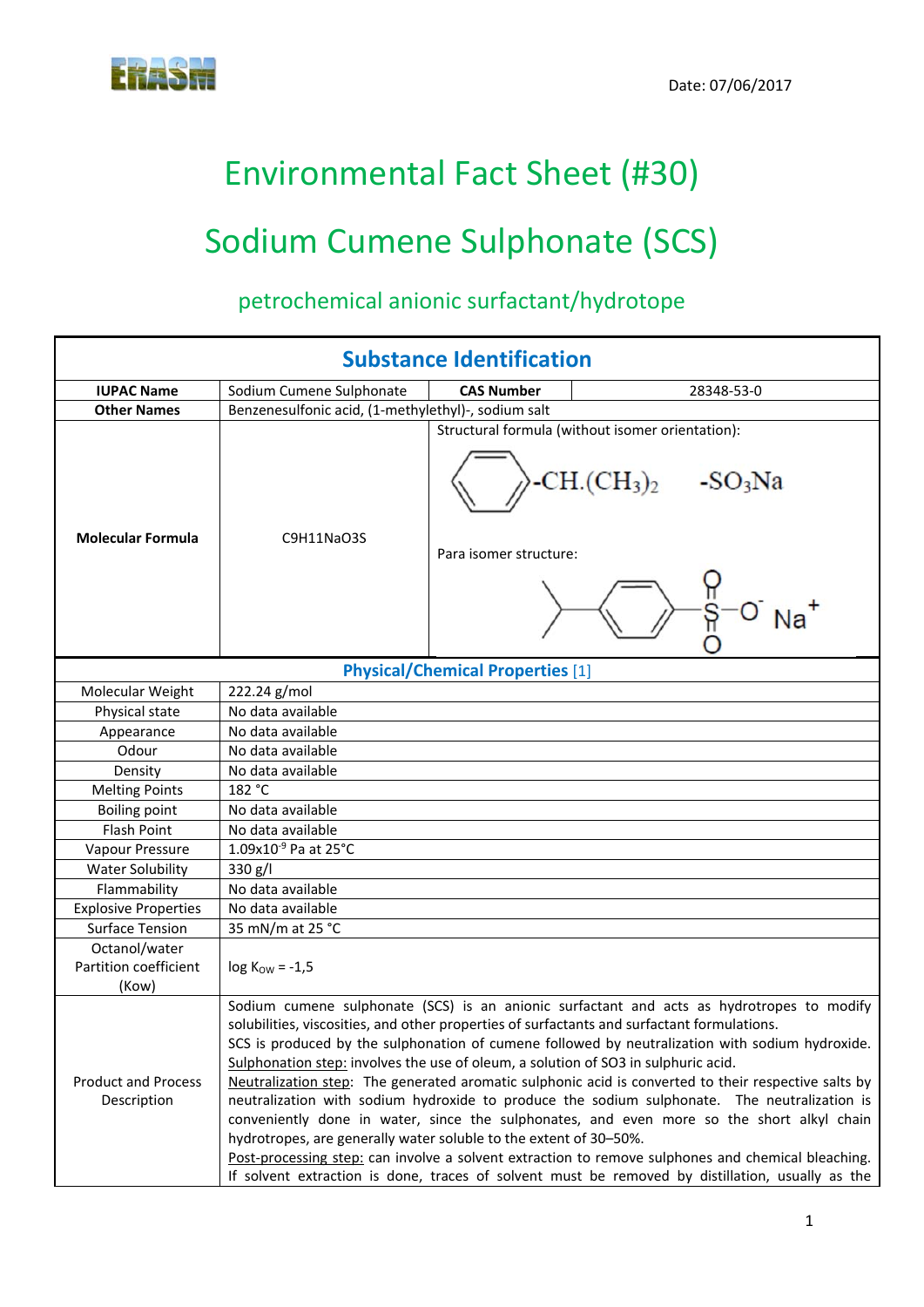

|             | azeotrope. For a low sulphate product treatment with lime may be necessary.                                                                                                                                                                                                                                                                     |  |  |
|-------------|-------------------------------------------------------------------------------------------------------------------------------------------------------------------------------------------------------------------------------------------------------------------------------------------------------------------------------------------------|--|--|
| Application | Hydrotropes are used in a variety of household detergent and cleaning products including laundry<br>powders and liquids, liquid fabric conditioners, liquid and powder laundry bleach additives, hand<br>dishwashing liquid, machine dishwashing liquid, liquid and gel toilet cleaners, and liquid, powder, gel<br>and spray surface cleaners. |  |  |

### **Life Cycle Assessment**

#### **General Introduction**

These Environmental Fact sheets are a product of the *ERASM Surfactant Life Cycle & Ecofootprinting (SLE*) project. The objective of this project was to establish or update the current environmental profile of 15 surfactants and 17 precursors, taking into consideration actual surfactant production technology and consistent high quality background data.

The Fact Sheets are based upon life cycle assessment (LCA) and have been prepared in accordance with the ISO standard [ISO 14040: 2006 and ISO 14044: 2006]. In addition, the project follows the ILCD (2010) handbook. This Fact Sheet describes the cradle‐to‐gate production for Sodium Cumene Sulphonate (SCS). SCS is a petrochemical surfactant.

The ERASM SLE project recommends to use the data provided in a full 'cradle-to-grave' life cycle context of the surfactant in a real application.

Further information on the ERASM SLE project and the source of these datasets can be found in [2].

The full LCI can be accessed via www.erasm.org or via http://lcdn.thinkstep.com/Node/

#### **Goal and Scope of ERASM SLE Project [2]**

| precursors/intermediates.                  | The main goal was to update the existing LCI inventories [3] for the production of Sodium Cumene Sulphonate and its main                                                                                                                                                                               |                                                             |  |
|--------------------------------------------|--------------------------------------------------------------------------------------------------------------------------------------------------------------------------------------------------------------------------------------------------------------------------------------------------------|-------------------------------------------------------------|--|
| <b>Temporal Coverage</b>                   | Data collected represents a 12 month averages of SCS production in the year 2011, to compensate<br>seasonal influence of data. Background data have reference years from 2008 to 2010. The dataset is<br>considered to be valid until substantial technological changes in the production chain occur. |                                                             |  |
| Geographical Coverage                      | Current data are based on three suppliers representing SCS production in Europe.<br>The geographical representativeness for Sodium cumene sulphonate was considered 'very good'.                                                                                                                       |                                                             |  |
| Technological<br>Coverage                  | The technological representativeness for Sodium cumene sulphonate was considered 'very good'.<br>Figure 1 provides a schematic overview of the production process of Sodium cumene sulphonate.                                                                                                         |                                                             |  |
| Representativeness for<br>market volume    | >80% (Represented market volume (in mass) covered by primary data used in ERASM SLE project).                                                                                                                                                                                                          |                                                             |  |
| <b>Declared Unit</b>                       | In ERASM SLE project the declared unit (functional unit) and reference flow is one thousand kilogram<br>(1000 kg) of surfactant active ingredient. This was the reference unit also used in [3].<br>Functional Unit: 1 metric tonne of SCS 100% active substance.                                      |                                                             |  |
|                                            |                                                                                                                                                                                                                                                                                                        |                                                             |  |
|                                            | <b>Included</b>                                                                                                                                                                                                                                                                                        | <b>Excluded</b>                                             |  |
| Cradle-to Gate System<br><b>Boundaries</b> | Cumene production (this production is further<br>explained in the Eco Profile fact sheet of the<br>precursor Cumene (#29))                                                                                                                                                                             | Construction of major capital equipment<br>(Infrastructure) |  |
|                                            | Sodium hydroxide production                                                                                                                                                                                                                                                                            | Maintenance and operation of support<br>equipment           |  |
|                                            | Sulphuric acid production                                                                                                                                                                                                                                                                              | Human labor and employee transport                          |  |
|                                            | Energy production                                                                                                                                                                                                                                                                                      | Packaging                                                   |  |
|                                            | <b>Utilities</b>                                                                                                                                                                                                                                                                                       |                                                             |  |
|                                            | Transportation processes for the main materials                                                                                                                                                                                                                                                        |                                                             |  |
|                                            | Water use and treatment of waste water                                                                                                                                                                                                                                                                 |                                                             |  |
|                                            | Treatment of wastes                                                                                                                                                                                                                                                                                    |                                                             |  |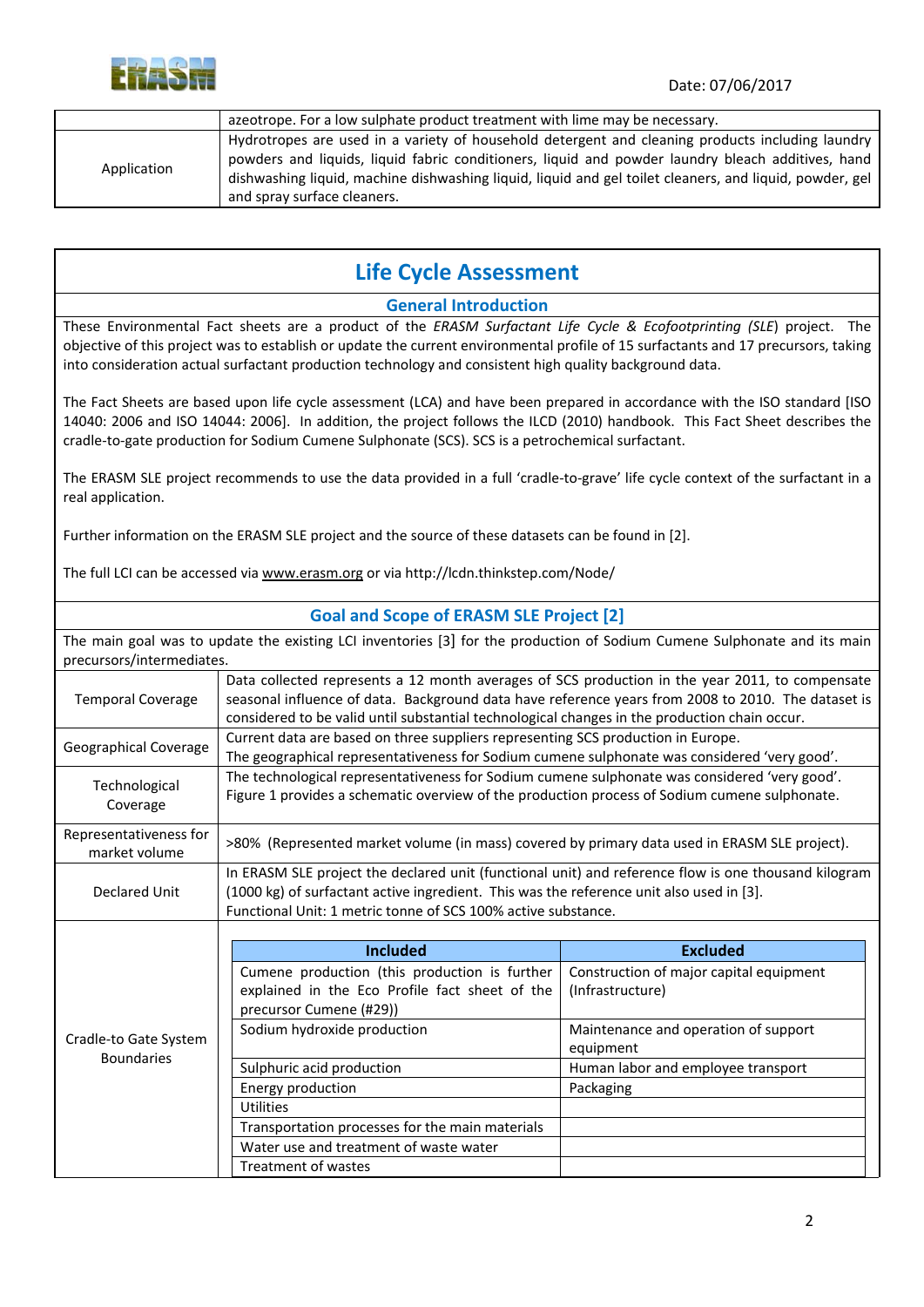

| Assumptions and                                | Transportation was only considered for the main materials (covers about 90% of the mass of all                                                                                                                                                                                                                                                                                                                                                                                                                                                                                                                                                                      |                                                                                                                                                                          |  |
|------------------------------------------------|---------------------------------------------------------------------------------------------------------------------------------------------------------------------------------------------------------------------------------------------------------------------------------------------------------------------------------------------------------------------------------------------------------------------------------------------------------------------------------------------------------------------------------------------------------------------------------------------------------------------------------------------------------------------|--------------------------------------------------------------------------------------------------------------------------------------------------------------------------|--|
| Limitations                                    | inputs), other transportation was not considered.                                                                                                                                                                                                                                                                                                                                                                                                                                                                                                                                                                                                                   |                                                                                                                                                                          |  |
| Cut-off Criteria [4]                           | No significant cut-offs were used.<br>The LCI study included all material inputs that had a cumulative total (refers to unit process level) of at<br>least 98% of the total mass inputs to the unit process, and included all material inputs that had a<br>cumulative total of at least 98% of total energy inputs to the unit process.<br>The study included any material that had environmental significance in its extraction, manufacture,<br>use or disposal, is highly toxic, dangerous for the environment, or is classified as hazardous waste.<br>The sum of the excluded material flows did not exceed 5% of mass, energy or environmental<br>relevance. |                                                                                                                                                                          |  |
| <b>Calculation Rules</b>                       | Allocation                                                                                                                                                                                                                                                                                                                                                                                                                                                                                                                                                                                                                                                          | For Sodium Cumene Sulphonate production, allocation was not applied to the<br>foreground system. However, allocation was applied for some background data.               |  |
|                                                | Aggregated<br>data                                                                                                                                                                                                                                                                                                                                                                                                                                                                                                                                                                                                                                                  | Vertical averaging was considered (as long as the final product was the same, different<br>processes with common product intermediates can be aggregated in the average) |  |
| Life Cycle Inventory and Impact Assessment [2] |                                                                                                                                                                                                                                                                                                                                                                                                                                                                                                                                                                                                                                                                     |                                                                                                                                                                          |  |

Based on the LCI data an environmental impact assessment was performed for the indicators Primary Energy Demand (PED) and Global Warming Potential (GWP). Other impacts may be calculated from the full LCI dataset.

#### **Table 1. Primary Energy Demand and air emissions related to Global Warming per 1 tonne of Sodium cumene sulphonate 100% active substance**

| <b>LCI result</b>                                                                  |                             | <b>Amount</b> |
|------------------------------------------------------------------------------------|-----------------------------|---------------|
| <b>Primary energy demand</b>                                                       |                             |               |
| Primary energy demand from renewable materials<br>(net calorific value)            | MJ                          | 988           |
| Primary energy demand from fossil materials (net<br>calorific value)               | MJ.                         | 51400         |
| Primary energy demand from fossil and renewable<br>materials (net calorific value) |                             | 52400         |
| Air emissions related to Global Warming Potential                                  |                             |               |
| Carbon uptake, biotic                                                              |                             | $-57.3$       |
| Carbon dioxide, fossil                                                             | kg                          | 1593          |
| Carbon dioxide, biotic                                                             | kg                          | 62            |
| Carbon dioxide, from land use, land use change and<br>peat oxidation               | kg                          |               |
| Methane                                                                            | kg                          | 5.05          |
| Nitrous oxide (laughing gas)                                                       | kg                          | 0.047         |
| <b>NMVOC</b> emissions                                                             | kg                          | 0.92          |
| Total GWP (according to <b>IPCC 2007</b> ])                                        | t CO <sub>2</sub><br>equiv. | 1.74          |

Primary Energy Demand (PED): An analysis of the inventory data shows that the PED impact is mainly caused by the production of the raw materials cumene and sodium hydroxide and generation of thermal energy. The intermediates cumene and sodium hydroxide together contribute 80% to the PED and the thermal energy contributes 6%. The remaining contributions are due to sulphuric acid, electricity, utilities, waste treatment and transport.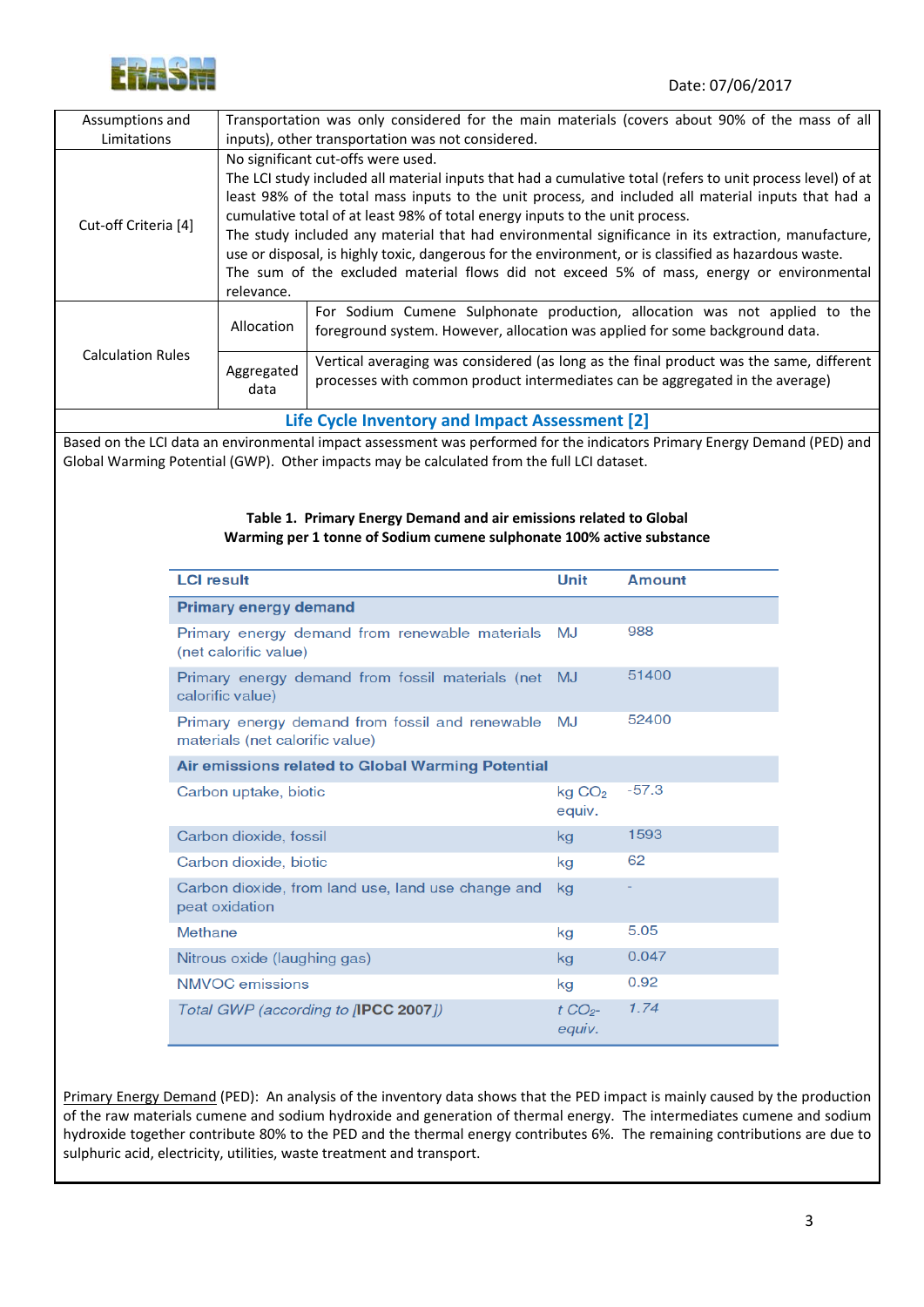

Global Warming Potential (GWP): An analysis of the inventory data shows that the GWP impact is mainly caused by the production of the raw materials cumene and sodium hydroxide and generation of thermal energy. The intermediates cumene and sodium hydroxide together contribute 70% to the GWP and the thermal energy contributes 16%. The remaining contributions are due to sulphuric acid, electricity, utilities, waste treatment and transport.

| <b>References for the ERASM SLE Project</b>    |                                                                                                                                                                                                                                                                                                                                                                                                                                                                                                                                                                                                                                                                                                                                                                                                                                                                                                                          |  |  |
|------------------------------------------------|--------------------------------------------------------------------------------------------------------------------------------------------------------------------------------------------------------------------------------------------------------------------------------------------------------------------------------------------------------------------------------------------------------------------------------------------------------------------------------------------------------------------------------------------------------------------------------------------------------------------------------------------------------------------------------------------------------------------------------------------------------------------------------------------------------------------------------------------------------------------------------------------------------------------------|--|--|
| Data Owner and<br>Commissioner of the<br>study | ERASM (Environment & Health Risk Assessment and Management). A research partnership of the<br>Detergents and Surfactants Industries in Europe (www.erasm.org).                                                                                                                                                                                                                                                                                                                                                                                                                                                                                                                                                                                                                                                                                                                                                           |  |  |
| <b>LCA Practitioner</b>                        | thinkstep AG (www.thinkstep.com)                                                                                                                                                                                                                                                                                                                                                                                                                                                                                                                                                                                                                                                                                                                                                                                                                                                                                         |  |  |
| Reviewers                                      | Prof. Walter Kloepffer, LCA Consult<br>Mrs. Charlotte Petiot and Dr. Yannick Leguern, BiolS by Deloitte                                                                                                                                                                                                                                                                                                                                                                                                                                                                                                                                                                                                                                                                                                                                                                                                                  |  |  |
| References                                     | [1] Human & Environmental Risk Assessment on ingredients of household cleaning products –<br>Hydrotropes (Edition 1.0, September 2005). www.heraproject.com<br>[2] Schowanek, D. et al. (2017). New and Updated Life Cycle Inventories for Surfactants used in<br>European Detergents: Summary of the ERASM Surfactant Life Cycle and Ecofootprinting Project. Int J.<br>LCA, in press.<br>[3] CEFIC-Franklin (1994). Resource and environmental profile analysis of petrochemical and oleo<br>chemical surfactants produced in Europe. Phase II Final Report, Franklin Associates, LTD.<br>[4] PLASTICSEUROPE (2011). Eco-profiles and Environmental Declarations - Life Cycle Inventory (LCI)<br>Methodology and Product Category Rules (PCR) for Uncompounded Polymer Resins and Reactive<br>Polymer Precursors, version 2.0.<br>[5] Arpe, H.-J. (2010). Industrial Organic Chemistry, 5th Edition, Wiley-VCH Verlag. |  |  |